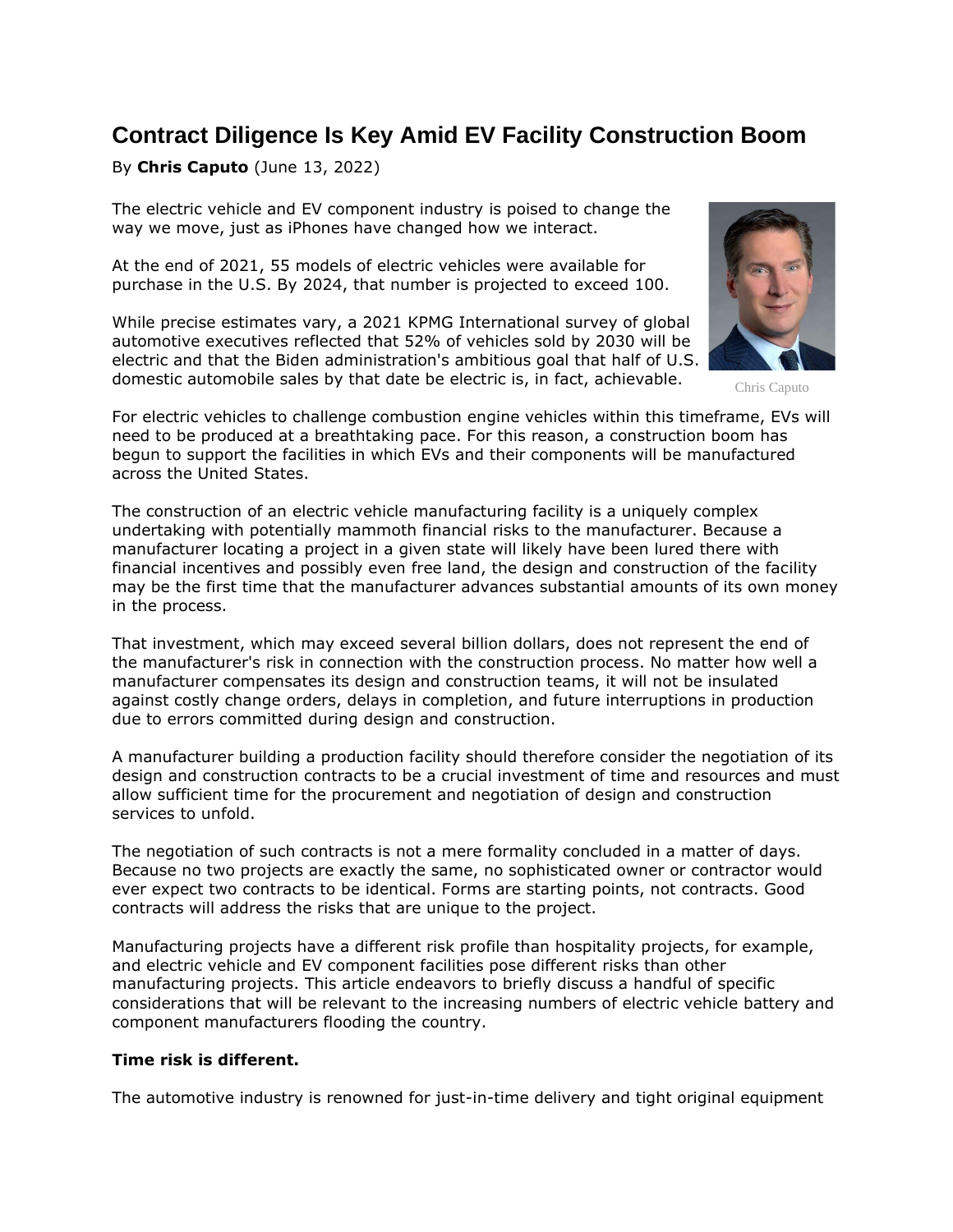manufacturer, or OEM, requirements. As there are relatively few potential clients for highertier component manufacturers, OEMs are understandably vested with immense leverage over their suppliers.

The failure of a component supplier to timely provide needed parts to an assembly facility disrupts the OEM's manufacturing process and will cause immense financial loss, the risk of which OEMs will have likely shifted to the supplier. Component manufacturers are therefore under tremendous pressure to complete their projects and start production on schedule.

Adequately shifting delay risks in the electric vehicle industry to a contractor or design builder, however, is easier said than done. A disruption to an OEM's production caused by a manufacturer's failure to timely supply components causes more damage, and potential financial risk to the supplier, than the manufacturer can possibly pass on to the contractor or design builder based on the typical and customary expectations of the construction industry.

Rightly or wrongly, the contractor or design builder is likely to resist taking on the burden of consequential damages in its contract — and financial loss due to a delay in project completion is likely to be considered a consequential damage. In that case, the manufacturer's only potential remedy for a contractor or design builder's failure to timely complete construction of the facility is liquidated damages.

Liquidated damages are damages to be assessed by an owner against a contractor for project delay on a daily, weekly or monthly basis. They replace an owner's actual damages because such damages are difficult to calculate.

While contractual liquidated damages are supposed to be an accurate reflection of the actual damages that an owner would suffer and simply remove the owner's burden of proving such damages at trial, as discussed below liquidated damages are often negotiated as a modest penalty provision that allows an owner to charge an arbitrary amount for a project delay that is acceptable to the contractor or design builder.

Of course, few contractors or design builders are willing to bear the actual burden of project delay that a manufacturer suffers.

Even if a contractor is reluctant to bear the full financial risk of its own delay, manufacturers should propose contractual liquidated damage amounts that reasonably approximate the damages that they will suffer in the event of project delay.

Faced with these proposed damages, the contractor can of course counter with a smaller amount or instruct the manufacturer that it will require a higher fee to accept the manufacturer's proposal. From this point, the final liquidated damage figure can be negotiated. The manufacturer gains nothing, however, by initially proposing a number that is unrealistically low.

## **Equipment line incorporation creates unique risks.**

On nearly every manufacturing construction project, the most critical element of the facility  $-$  the production equipment line  $-$  is designed and/or procured separately by the factory owner.

Conceptually, we often consider the factory building as a box that is wrapped around the production equipment and the building systems as utilities to feed the production line.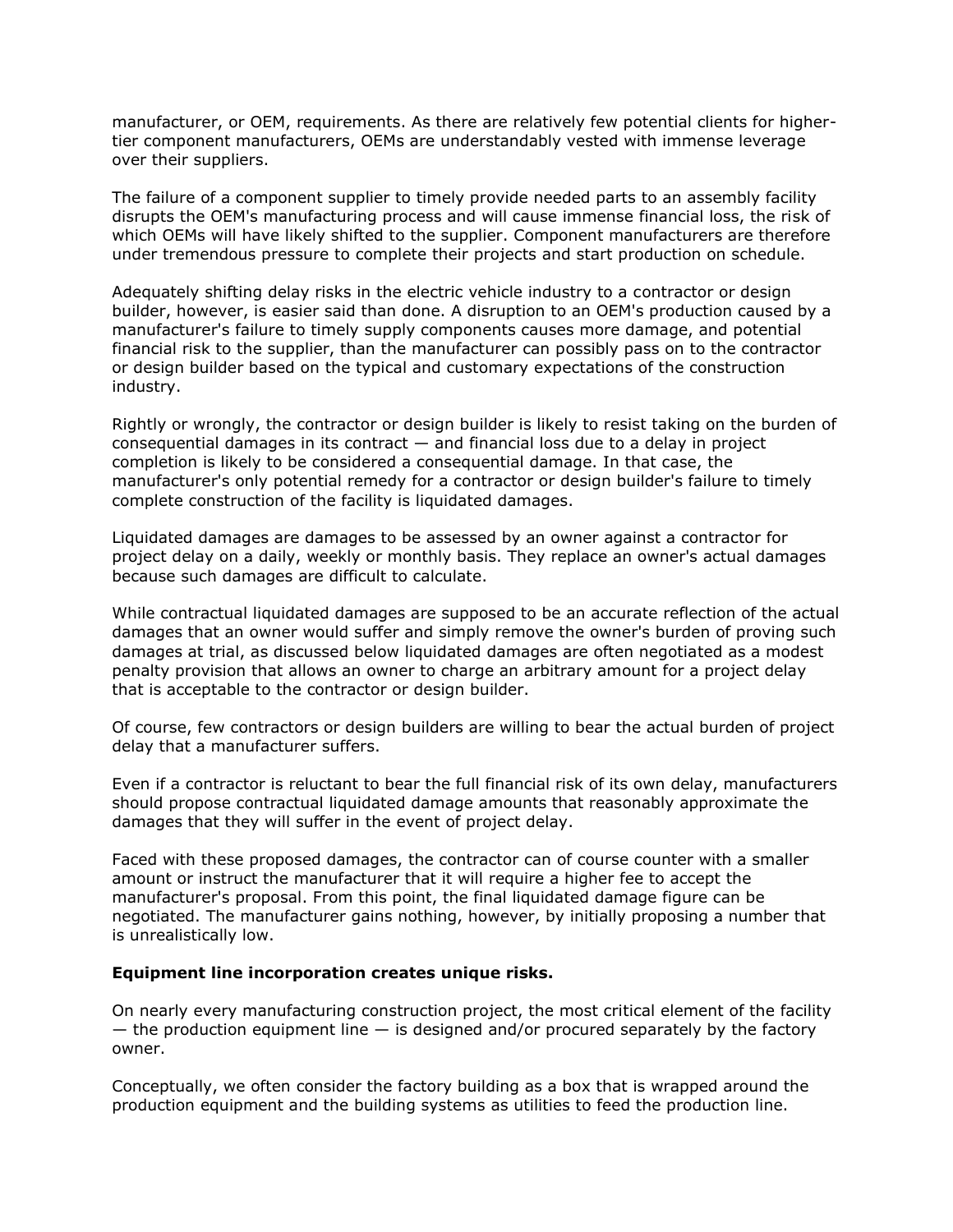If the building systems are not properly coordinated with the production equipment, the project will be delayed and be made more costly as design changes are needed, and the contractor is forced to tear out work in place, resequence its ongoing work and add labor to try to maintain schedule.

Every EV-related construction project faces the risk of costly delays, disruptions and change orders associated with the coordination of the building and the critical production line.

Electric vehicles represent a transformational shift in mobility, and the technologies used to create those vehicles are likewise new and, from the manufacturer's perspective, proprietary and confidential.

Manufacturers are hesitant to disclose details about their production line earlier than necessary, and in some cases the design and layout of the production line remains a work in progress when the manufacturing facility is being designed.

This naturally gives rise to a risk of coordination issues because the building systems that support the line must be located according to the specified needs and precise dimensions of the equipment.

If the equipment is moved or its utility needs change, the contractor's scope of work will change and, if the equipment change has not been conveyed timely, the contractor may tear out its existing work and modify it. Each of these events will cause the owner's costs to increase and may cause the completion of the project to be delayed, costing the manufacturer even more money.

There may be no way to fully eliminate the risk of coordination issues between the building design and construction and the incorporation of the production equipment. However, it is a risk that both manufacturing owners, the design builders and the contractors, should address as early as possible, preferably at or prior to contract negotiation.

In most cases the risks will be more manageable if the manufacturer discloses its production line specifications and layout as early as possible. This will take many manufacturers in the electric vehicle industry out of their collective comfort zone, but the risk of disclosure of these specifications to competitors is quite low.

Information conveyed on a complex manufacturing project can, should, and almost certainly will be treated as confidential by contract. Perhaps more importantly, the contractors and design professionals vying to work on electric vehicle facilities know that they would find themselves disqualified from future work if they were known to have disclosed confidential information about a prior project to a third party.

On this point, therefore, EV and EV component manufacturers can reasonably trust their contractors and offer details on the technical specifications and precise layout of their production line as early as reliably possible.

## **Incorporation of clean-room/dry-room technology is accompanied by certain unique risks.**

An electric vehicle or EV component manufacturing facility will require a dust-free production area that meets clean-room standards with additional temperature and humidity controls, making it a dry room. Those standards can be necessarily stringent because if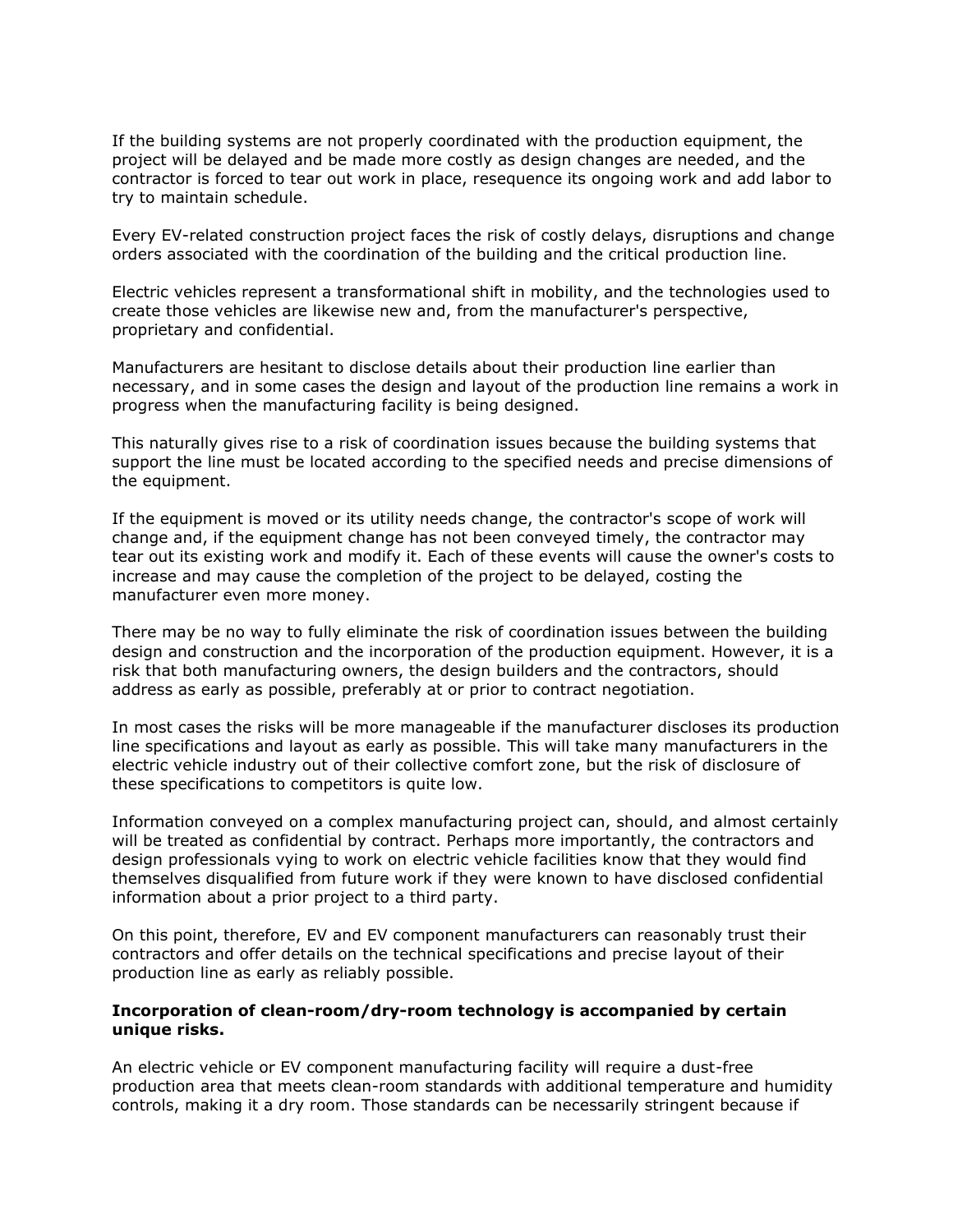foreign particles are introduced into a battery, for example, during its assembly, the battery may malfunction during use, perhaps catastrophically.

Creating a dust-free environment is more difficult than one may think. In addition to providing for environmental controls for workers entering the clean room, the facility owner must account for more hidden perils, such as the creation of airborne particulates from metal-to-metal contact of the production equipment or the indoor cranes used for moving equipment and material in the production area.

In a facility in which the building systems are designed by the architect or design builder and the equipment is designed by others, the contracts in place should specifically delineate which party is responsible for ensuring the clean-room environment. More fundamentally, manufacturers should ensure that their procurement teams retain a design professional or design builder with experience in designing a dry-room environment.

## **Foreign owners have different approaches to construction management and budget than do U.S. contractors.**

Non-U.S.-based manufacturers may be accustomed to prevailing legal risk and project management principles from other countries.

However, the contractor community in the U.S. manufacturing sector is typically accustomed to contract drafting and negotiations conducted pursuant to local norms. Differences in business cultures between contracting parties from different countries can add challenges in any transaction, but in a complex construction project in the electric vehicle sector, the challenges are enhanced.

This is because a large manufacturing project may take more than two years from entry into a construction contract to substantial completion. During that period the company representatives responsible for negotiating and signing the contract may fade into the background, while lower-level managers will be in charge of the project in the field.

Over the course of construction, these managers will speak for the companies and the project can, and will, become bogged down if communications are not clear, consistent and mutually understood.

For this reason, foreign-based manufacturers planning and building a production facility in the U.S. are well-advised to establish communication protocols governing their oversight of the contractor or design builder.

Often, the best solution is to retain third-party consultants with a background in manufacturing projects in the U.S. to assist and, in some cases, lead the owner's construction management efforts. Such consultants will understand the construction process.

More importantly, they will be steeped in the most effective manner to communicate with the U.S. contractor community and the complex dynamics between contractor, subcontractors and design professionals. If an owner lacks an appropriate and experienced representative during the project, it will be handicapped in avoiding change orders, additional costs, claims and litigation.

## **Market conditions challenge project owners.**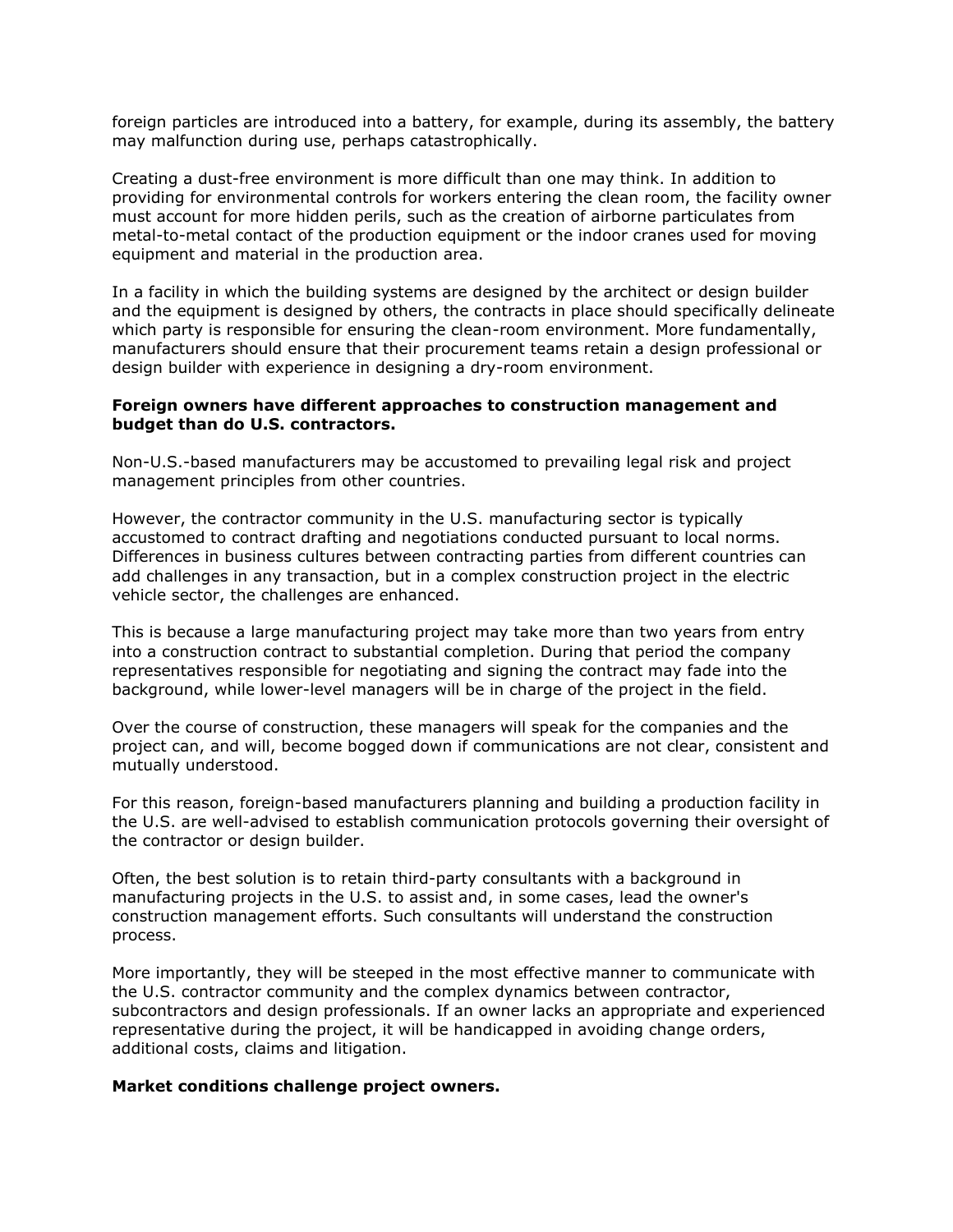With the explosion in manufacturing activity, particularly given the number of electric vehicle facilities sprouting in various states, contractors and design builders have more leverage than ever.

Consequently, owner-favorable contract provisions that were common 10 years ago, such as no-damage-for-delay clauses, are almost always initially rejected by contractors during contract negotiations.

Likewise, contractors and design builders on EV projects are less likely to accept realistic liquidated damage calculations, even claiming that the inclusion of any liquidated damages — the owner's only remedy in the event that the contractor or design builder delays the project — will require an increase in the contract price.

The best, and fairest, way to ensure that EV construction related liability risks are properly addressed is through an integrated approach to contract negotiation. Even though, when the contract is drafted, the contractor or designer may not be able to offer a final guaranteed maximum price, the contract should address as many risks as possible at the same time.

In other words, a construction contract should not be negotiated in segments, and the parties should be able to trade one concession for a concession from the other side. In the complex world of contract negotiation in the manufacturing sector, owners and contractors ought to remember that negotiations aren't to be won, they are to be timely concluded.

A best practice for manufacturers, and a helpful tip for foreign owners with little to no experience in U.S. construction contracting, is to provide all of their technical requirements and desired contract terms to potential contractors as soon as possible, preferably when soliciting interest from the contractor community.

By providing all contractual requirements, which include scheduling and risk-shifting requirements to potential contractors or design builders before they are selected, those contractors or design builders (1) can price anticipated risks into their initial proposals and (2) cannot feign surprise when asked to bear certain financial risks associated with defective or delayed design or construction.

On one hand, contractors and design builders are vendors and are certainly free to propose their own terms, many of which will seek to avoid significant liability for mistakes that may be made during construction.

On the other hand, it is not unreasonable for a manufacturer to expect that a contractor or design builder will stand behind its work and fairly bear losses or liabilities suffered by the manufacturer as the result of design errors and omissions or defective or delayed construction.

In the current market, a manufacturer must jealously guard its negotiating leverage relative to projects where values can stretch into the billions. For that reason, the manufacturer, not the contractor or design builder, should be the first to convey its legal and technical requirements so that bidders can understand and work to meet them.

## **Conclusion**

Manufacturers in the electric vehicle industry are being aggressively courted across the country by state governments and municipalities alike. They will be lured with various tax